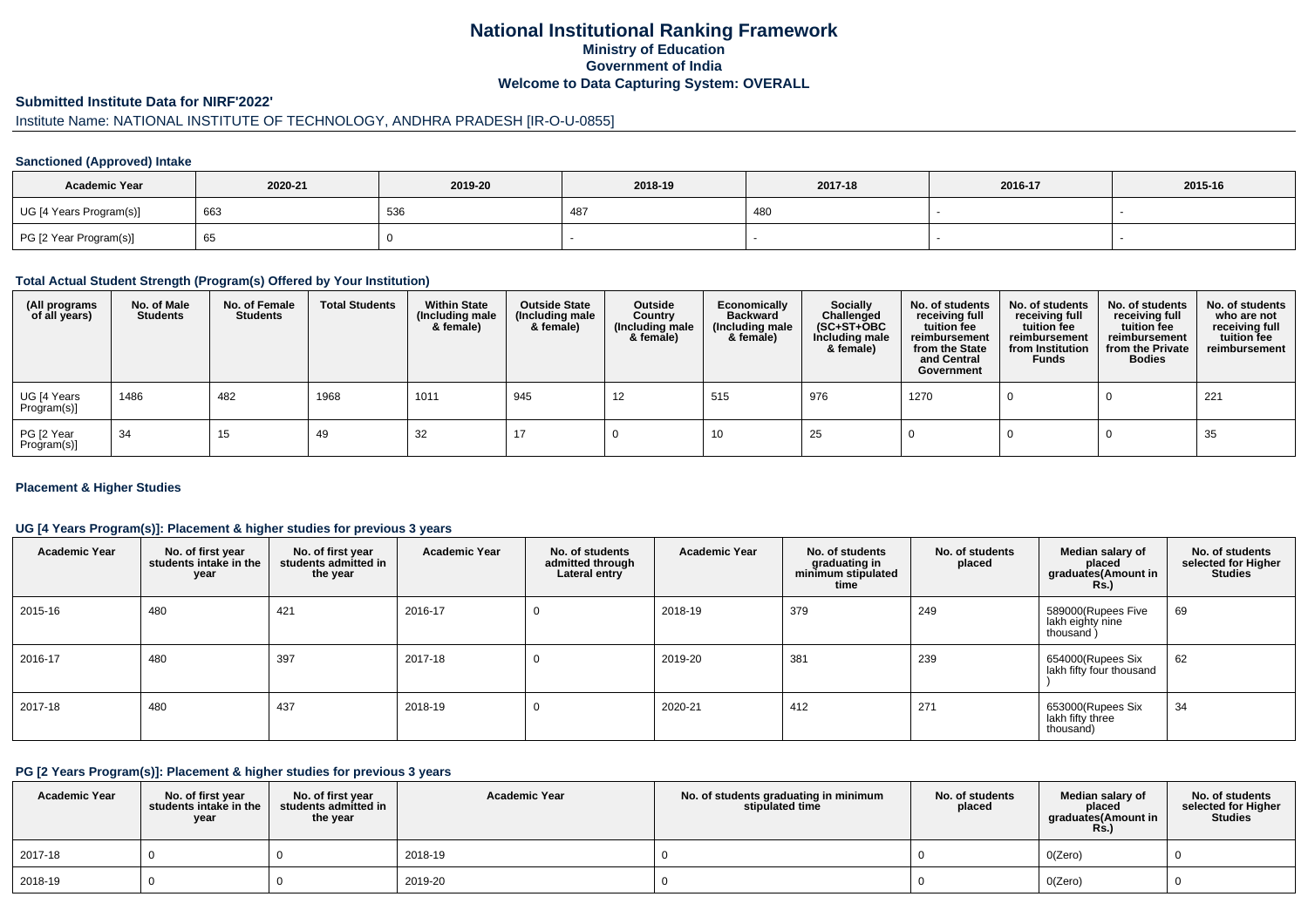| $0$ (Zero<br>2019-20<br>2020-21 |  |
|---------------------------------|--|
|---------------------------------|--|

#### **Ph.D Student Details**

| Ph.D (Student pursuing doctoral program till 2020-21 Students admitted in the academic year 2020-21 should not be entered here.) |                                                                                                                                  |                       |          |  |  |  |
|----------------------------------------------------------------------------------------------------------------------------------|----------------------------------------------------------------------------------------------------------------------------------|-----------------------|----------|--|--|--|
|                                                                                                                                  |                                                                                                                                  | <b>Total Students</b> |          |  |  |  |
| Full Time                                                                                                                        |                                                                                                                                  | 70                    |          |  |  |  |
| Part Time                                                                                                                        |                                                                                                                                  | 124                   |          |  |  |  |
| No. of Ph.D students graduated (including Integrated Ph.D)                                                                       |                                                                                                                                  |                       |          |  |  |  |
|                                                                                                                                  | 2020-21                                                                                                                          | 2019-20               | 2018-19  |  |  |  |
| Full Time                                                                                                                        |                                                                                                                                  | 0                     |          |  |  |  |
| Part Time                                                                                                                        |                                                                                                                                  | $\Omega$              |          |  |  |  |
|                                                                                                                                  | PG (Student pursuing MD/MS/DNB program till 2020-21 Students admitted in the academic year 2021 - 22 should not be entered here) |                       |          |  |  |  |
|                                                                                                                                  | Number of students pursuing PG (MD/MS/DNB) program                                                                               |                       | $\bf{0}$ |  |  |  |
|                                                                                                                                  | No. of students Graduating in PG (MD/MS/DNB) program                                                                             |                       |          |  |  |  |
| 2020-21                                                                                                                          | 2019-20                                                                                                                          | 2018-19               |          |  |  |  |
| 0                                                                                                                                |                                                                                                                                  | 0                     |          |  |  |  |

## **Online Education**

| . Does all programs/courses were completed on time.                                             |                                                                                       | Yes                                                                                                                                                                                                                                                                                                                                                                                                                                              |                                                |  |
|-------------------------------------------------------------------------------------------------|---------------------------------------------------------------------------------------|--------------------------------------------------------------------------------------------------------------------------------------------------------------------------------------------------------------------------------------------------------------------------------------------------------------------------------------------------------------------------------------------------------------------------------------------------|------------------------------------------------|--|
| 2. Measures taken to complete the syllabus of courses and programs.                             |                                                                                       | The syllabus of all the courses were completed in time. Online mode of teaching was adopted during the period in which regular<br>physical classes could not be conducted. The same were presented to the students through Online<br>camera with audio/video recording facilities, was installed in the Institute, through which adequate classes were conducted and<br>the syllabi of various courses were completed in time without any delay. |                                                |  |
| 3. The period of delay in completion of syllabus (in months).                                   |                                                                                       |                                                                                                                                                                                                                                                                                                                                                                                                                                                  |                                                |  |
| 4. The period of delay in conducting exams (in months).                                         |                                                                                       |                                                                                                                                                                                                                                                                                                                                                                                                                                                  |                                                |  |
| <b>Portal Name</b>                                                                              | No, of students offered online courses which have credit<br>transferred to transcript | Total no. of online courses which have credit transferred<br>to the transcript                                                                                                                                                                                                                                                                                                                                                                   | Total no. of credits transferred to transcript |  |
| Swayam                                                                                          |                                                                                       |                                                                                                                                                                                                                                                                                                                                                                                                                                                  |                                                |  |
| <b>NPTEL</b>                                                                                    |                                                                                       |                                                                                                                                                                                                                                                                                                                                                                                                                                                  |                                                |  |
| 5. No. of courses developed and available online on Swayam platform by your institution faculty |                                                                                       |                                                                                                                                                                                                                                                                                                                                                                                                                                                  |                                                |  |

## **Financial Resources: Utilised Amount for the Capital expenditure for previous 3 years**

| Academic Year                                                                                        | 2020-21                                                                              | 2019-20                                                                      | 2018-19                                                                         |  |  |  |
|------------------------------------------------------------------------------------------------------|--------------------------------------------------------------------------------------|------------------------------------------------------------------------------|---------------------------------------------------------------------------------|--|--|--|
|                                                                                                      | <b>Utilised Amount</b>                                                               | <b>Utilised Amount</b>                                                       | <b>Utilised Amount</b>                                                          |  |  |  |
| Annual Capital Expenditure on Academic Activities and Resources (excluding expenditure on buildings) |                                                                                      |                                                                              |                                                                                 |  |  |  |
| Library                                                                                              | 1796847 (Rupees Seventeen lakh ninety six thousand eight<br>hundred and forty seven) | 1468505 (Rupees Fourteen lakh sixty eight thousand five<br>hundred and five) | 2059554 (Rupees twenty lakh fifty nine thousand five hundred<br>and fifty four) |  |  |  |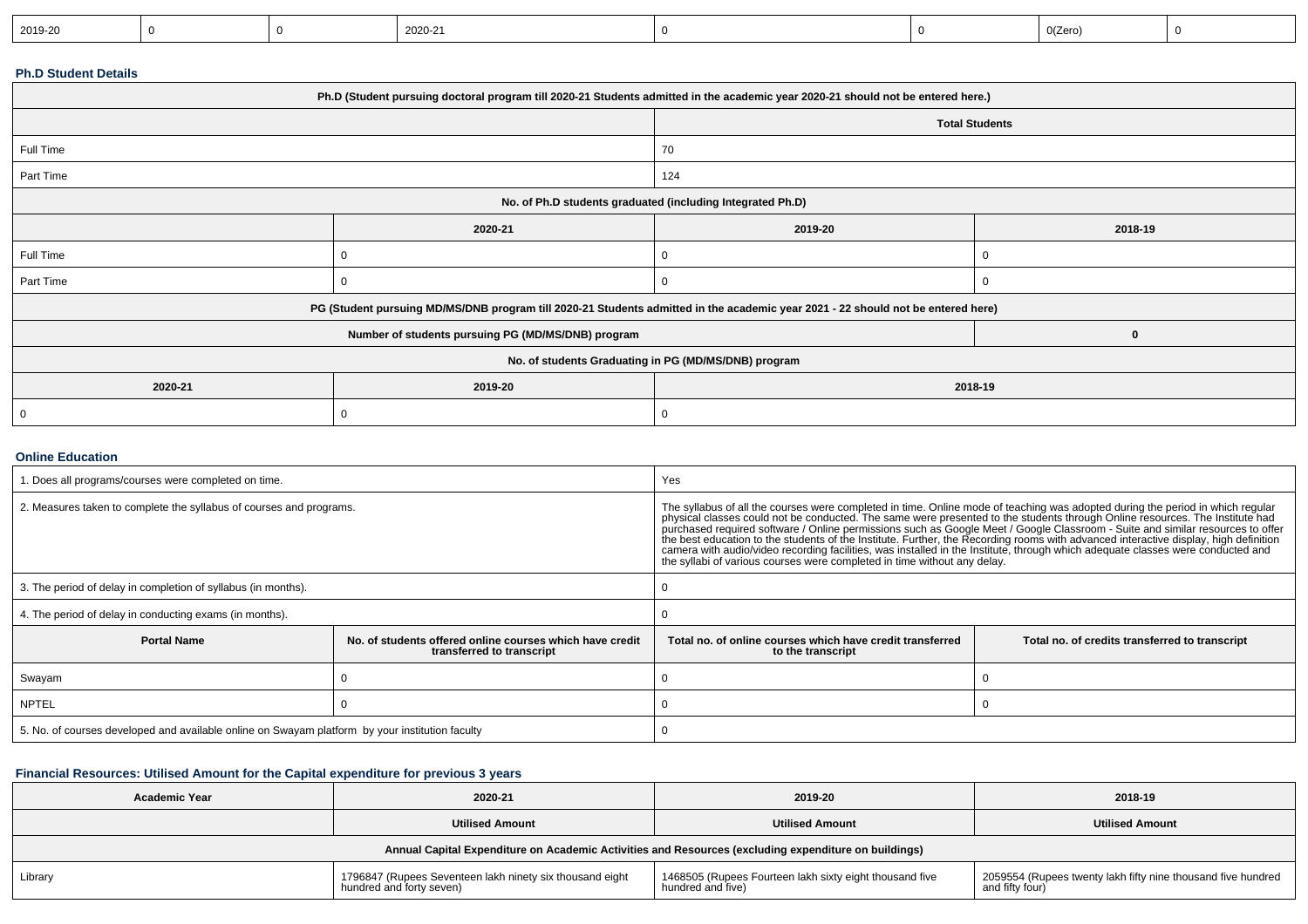| New Equipment for Laboratories                             | 33209770 (Rupees three crore thirty two lakh nine thousand  | 958997 (Rupees nine lakh fifty eight thousand nine hundred | 1 9768641 (Rupees ninety seven lakh sixty eight thousand six |
|------------------------------------------------------------|-------------------------------------------------------------|------------------------------------------------------------|--------------------------------------------------------------|
|                                                            | seven hundred and seventy)                                  | and ninety seven)                                          | hundred and forty one)                                       |
| Engineering Workshops                                      | 16776308 (Rupees One crore sixty seven lakh seventy six     | 2134133 (Rupees twenty one lakh thirty four thousand one   | 32121582 (Rupees three crore twenty one lakh twenty one      |
|                                                            | thousand three hundred and eight)                           | hundred and thirty three)                                  | thousand five hundred and eighty two)                        |
| Other expenditure on creation of Capital Assets (excluding | 66083635 (Rupees Six crore sixty lakh eighty three thousand | 18858740 (Rupees one crore eighty eight lakh fifty eight   | 37675478 (Rupees three crore seventy six lakh seventy five   |
| expenditure on Land and Building)                          | six hundred and thirty five)                                | thousand seven hundred and forty)                          | thousand four hundred and seventy eight)                     |

## **Financial Resources: Utilised Amount for the Operational expenditure for previous 3 years**

| <b>Academic Year</b>                                                                                                                                                                            | 2020-21                                                                                          | 2019-20                                                                                              | 2018-19                                                                                       |  |  |  |  |
|-------------------------------------------------------------------------------------------------------------------------------------------------------------------------------------------------|--------------------------------------------------------------------------------------------------|------------------------------------------------------------------------------------------------------|-----------------------------------------------------------------------------------------------|--|--|--|--|
|                                                                                                                                                                                                 | <b>Utilised Amount</b>                                                                           | <b>Utilised Amount</b>                                                                               | <b>Utilised Amount</b>                                                                        |  |  |  |  |
| <b>Annual Operational Expenditure</b>                                                                                                                                                           |                                                                                                  |                                                                                                      |                                                                                               |  |  |  |  |
| Salaries (Teaching and Non Teaching staff)                                                                                                                                                      | 201947917 (Rupees twenty crore nineteen lakh forty seven<br>thousand nine hundred and seventeen) | 158789256 (Rupees fifteen crore eighty seven lakh eighty nine<br>thousand two hundred and fifty six) | 96316982 (Rupees nine crore sixty three lakh sixteen thousand<br>nine hundred and eighty two) |  |  |  |  |
| Maintenance of Academic Infrastructure or consumables and<br>other running expenditures (excluding maintenance of hostels<br>and allied services, rent of the building, depreciation cost, etc) | 73599350 (Rupees Seven crore thirty five lakh ninety nine<br>thousand three hundred and fifty)   | 63788296 (Rupees six crore thirty seven lakh eighty eight<br>thousand two hundred and ninety six)    | 64196560 (Rupees six crore forty one lakh ninety six thousand<br>five hundred and sixty)      |  |  |  |  |
| Seminars/Conferences/Workshops                                                                                                                                                                  | 899672 (Rupees eight lakh ninety nine thousand six hundred<br>and seventy two)                   | 386878 (Rupees three lakh eighty six thousand eight hundred<br>and seventy eight)                    | 13700 (Rupees thirteen thousand seven hundred)                                                |  |  |  |  |

## **IPR**

| Calendar year            | 2020 | 2019 | 2018 |
|--------------------------|------|------|------|
| No. of Patents Published |      |      |      |
| No. of Patents Granted   |      |      |      |

## **Sponsored Research Details**

| <b>Financial Year</b>                    | 2020-21                                                            | 2019-20                                                                           | 2018-19                                                   |
|------------------------------------------|--------------------------------------------------------------------|-----------------------------------------------------------------------------------|-----------------------------------------------------------|
| Total no. of Sponsored Projects          | 14                                                                 |                                                                                   |                                                           |
| Total no. of Funding Agencies            |                                                                    |                                                                                   |                                                           |
| Total Amount Received (Amount in Rupees) | 3011687                                                            | 13345860                                                                          | 5344300                                                   |
| Amount Received in Words                 | Rupees thirty lakh eleven thousand six hundred and eighty<br>seven | Rupees one crore thirty three lakh forty five thousand eight<br>hundred and sixty | Rupees fifty three lakh forty four thousand three hundred |

## **Consultancy Project Details**

| <b>Financial Year</b>                    | 2020-21                                                                 | 2019-20                                  | 2018-19                                                     |
|------------------------------------------|-------------------------------------------------------------------------|------------------------------------------|-------------------------------------------------------------|
| Total no. of Consultancy Projects        |                                                                         |                                          |                                                             |
| Total no. of Client Organizations        |                                                                         |                                          |                                                             |
| Total Amount Received (Amount in Rupees) | 3230324                                                                 | 29500                                    | 518880                                                      |
| Amount Received in Words                 | Rupees thirty two lakh thirty thousand three hundred and<br>twenty four | Rupees twenty nine thousand five hundred | Rupees five lakh eighteen thousand eight hundred and eighty |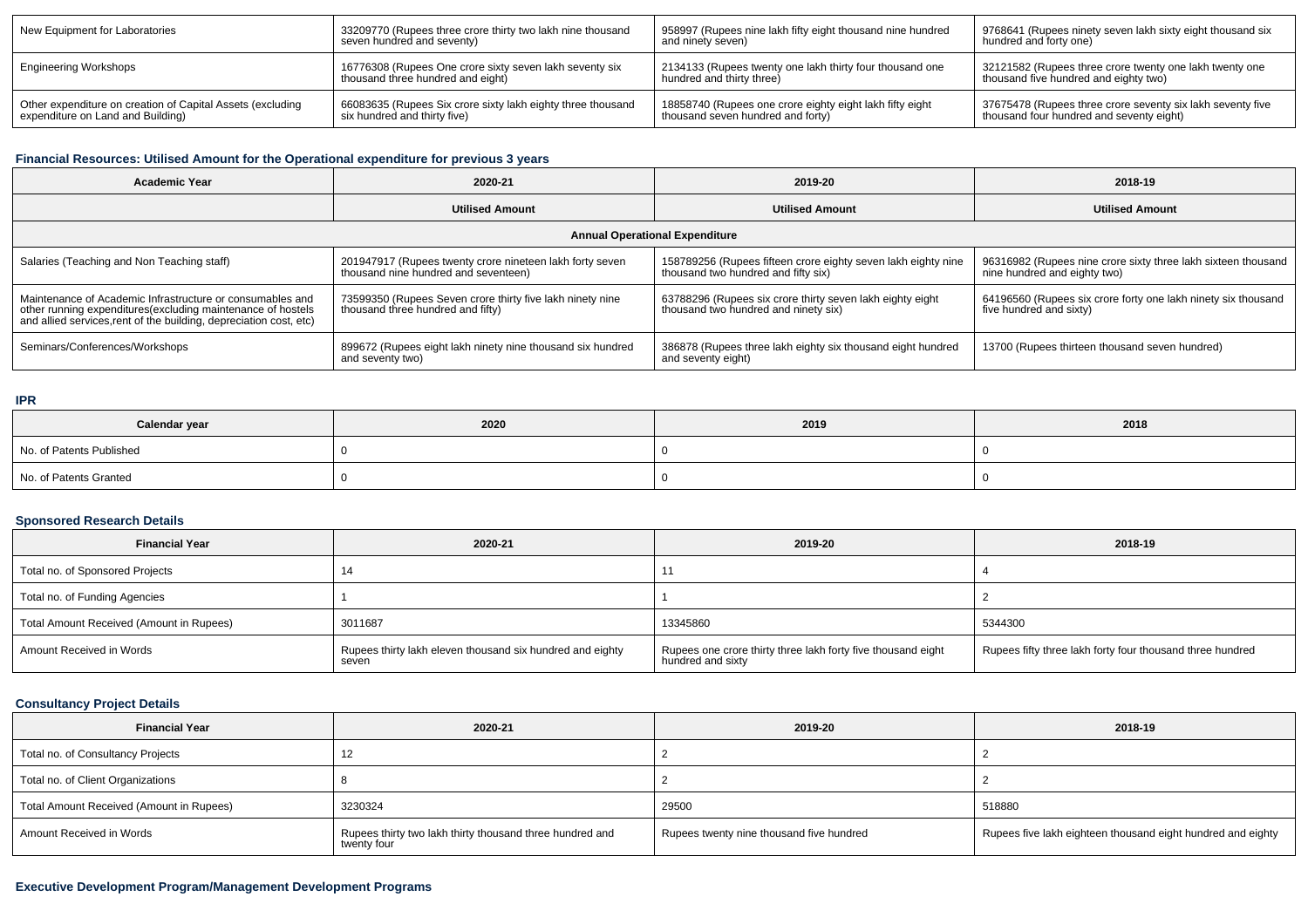| <b>Financial Year</b>                                                             | 2020-21 | 2019-20 | 2018-19 |
|-----------------------------------------------------------------------------------|---------|---------|---------|
| Total no. of Executive Development Programs/ Management<br>Development Programs   | 0       |         |         |
| Total no. of Participants                                                         |         |         |         |
| Total Annual Earnings (Amount in Rupees)(Excluding Lodging<br>& Boarding Charges) | 0       |         |         |
| Total Annual Earnings in Words                                                    | Zero    | Zero    | Zero    |

## **PCS Facilities: Facilities of physically challenged students**

| 1. Do your institution buildings have Lifts/Ramps?                                                                                                         | Yes, more than 80% of the buildings |
|------------------------------------------------------------------------------------------------------------------------------------------------------------|-------------------------------------|
| 2. Do your institution have provision for walking aids, including wheelchairs and transportation from one building to another for<br>handicapped students? | Yes                                 |
| 3. Do your institution buildings have specially designed toilets for handicapped students?                                                                 | Yes, more than 80% of the buildings |

#### **Accreditation**

## **NBA Accreditation**

| <b>NO</b><br>: have a valid NBA Accreditation?<br>our institute<br>.Do<br>__ |
|------------------------------------------------------------------------------|
|------------------------------------------------------------------------------|

## **NAAC Accreditation**

| <sup>1</sup> Does your institute have a valid NAAC Accreditation? | <b>NC</b> |
|-------------------------------------------------------------------|-----------|
|-------------------------------------------------------------------|-----------|

## **Faculty Details**

| Srno           | Name                                      | Age | Designation                | Gender | Qualification | <b>Experience (In</b><br>Months) | Currently working<br>with institution? | <b>Joining Date</b> | <b>Leaving Date</b>      | <b>Association type</b> |
|----------------|-------------------------------------------|-----|----------------------------|--------|---------------|----------------------------------|----------------------------------------|---------------------|--------------------------|-------------------------|
|                | Himabindu<br>Kommanti                     | 43  | <b>Assistant Professor</b> | Female | Ph.D          | 250                              | Yes                                    | 19-07-2018          |                          | Regular                 |
| 2              | Ahammed Sherief K                         | 34  | <b>Assistant Professor</b> | Male   | Ph.D          | 37                               | Yes                                    | 17-08-2020          | $\overline{\phantom{a}}$ | Adhoc / Contractual     |
| 3              | Ashok Julaganti                           | 33  | <b>Assistant Professor</b> | Male   | Ph.D          | 43                               | Yes                                    | 11-08-2020          | $\overline{\phantom{a}}$ | Adhoc / Contractual     |
| 4              | Bam Bahadur Sinha                         | 28  | <b>Assistant Professor</b> | Male   | Ph.D          | 10                               | No                                     | 24-08-2020          | 31-12-2020               | Adhoc / Contractual     |
| 5              | <b>Banavath Anil</b><br><b>Kumar Naik</b> | 33  | <b>Assistant Professor</b> | Male   | Ph.D          | 26                               | Yes                                    | 13-08-2020          | $\overline{\phantom{a}}$ | Adhoc / Contractual     |
| 6              | Baranidharan S                            | 35  | <b>Assistant Professor</b> | Male   | Ph.D          | 42                               | Yes                                    | 19-07-2018          | $\sim$                   | Regular                 |
| $\overline{7}$ | Chejerla Chandra<br>Sekhar                | 26  | <b>Assistant Professor</b> | Male   | M.Tech        | 37                               | No                                     | 11-08-2020          | 17-07-2021               | Adhoc / Contractual     |
| 8              | Daisy Sarma                               | 29  | <b>Assistant Professor</b> | Female | M.Tech        | 22                               | Yes                                    | 20-08-2020          | $\overline{\phantom{m}}$ | Adhoc / Contractual     |
| 9              | Deshavath<br>Narendra Naik                | 34  | <b>Assistant Professor</b> | Male   | Ph.D          | 21                               | <b>No</b>                              | 11-08-2020          | 17-07-2021               | Adhoc / Contractual     |
| 10             | Dileep Kumar                              | 31  | <b>Assistant Professor</b> | Male   | Ph.D          | 36                               | No                                     | 31-08-2020          | 25-06-2021               | Adhoc / Contractual     |
| 11             | G Ravi Kiran Sastry                       | 49  | Professor                  | Male   | Ph.D          | 276                              | Yes                                    | 02-08-2018          | $\sim$                   | Regular                 |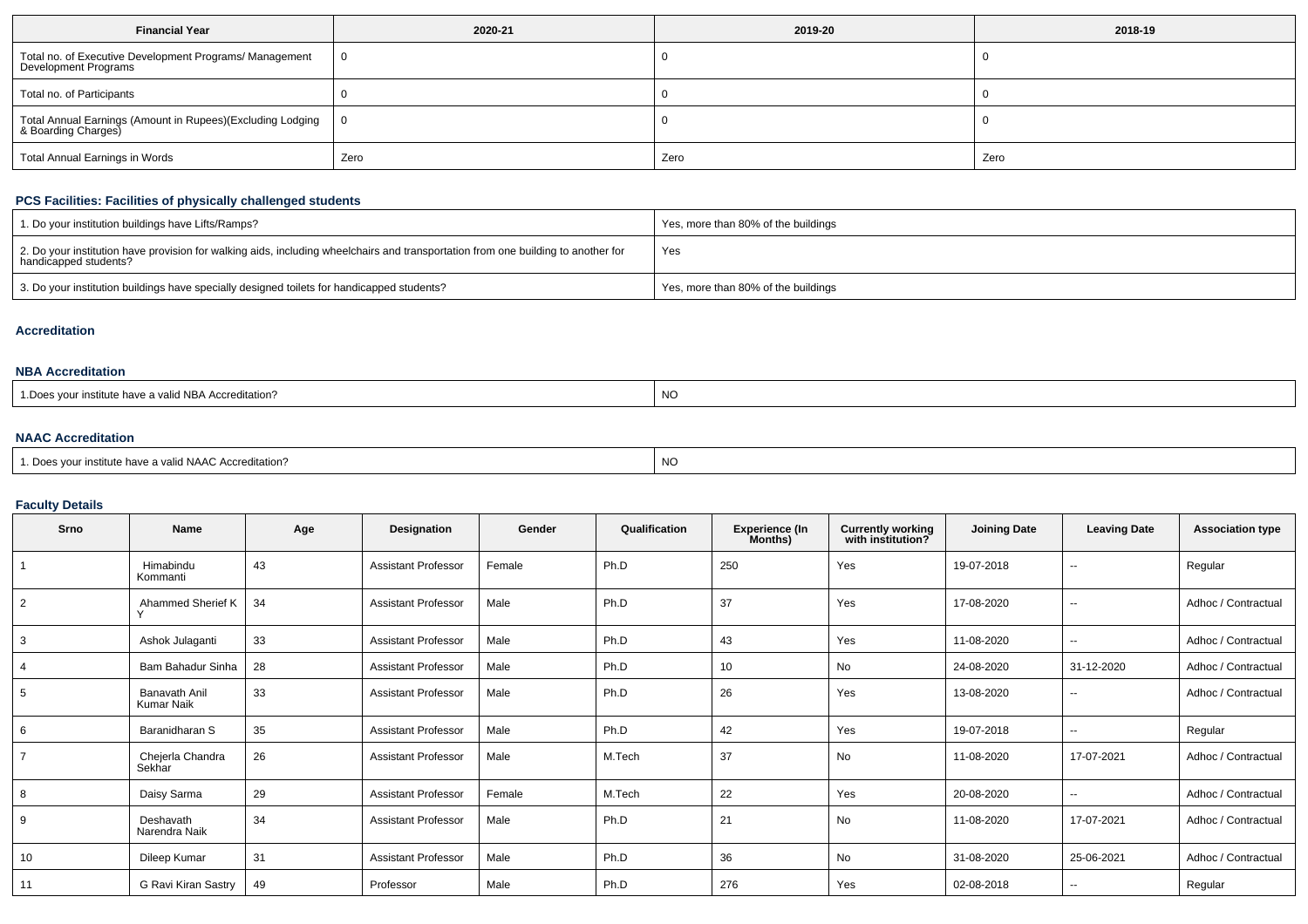| 12 | Giridhar Rajesh<br>Bande          | 31 | <b>Assistant Professor</b> | Male   | Ph.D   | 43             | Yes | 05-09-2018 | $\overline{\phantom{a}}$ | Regular             |
|----|-----------------------------------|----|----------------------------|--------|--------|----------------|-----|------------|--------------------------|---------------------|
| 13 | Goutham Reddy<br>Alavalapati      | 31 | <b>Assistant Professor</b> | Male   | Ph.D   | 50             | Yes | 13-07-2018 | $\overline{\phantom{a}}$ | Regular             |
| 14 | H Sharon                          | 33 | <b>Assistant Professor</b> | Male   | Ph.D   | 31             | Yes | 17-08-2020 | $\overline{\phantom{a}}$ | Adhoc / Contractual |
| 15 | Haribabu Palneedi                 | 37 | <b>Assistant Professor</b> | Male   | Ph.D   | 18             | Yes | 13-08-2020 | $\overline{\phantom{a}}$ | Adhoc / Contractual |
| 16 | <b>Hemant Mittal</b>              | 32 | <b>Assistant Professor</b> | Male   | Ph.D   | 6              | Yes | 24-08-2020 | $\mathbf{u}$             | Adhoc / Contractual |
| 17 | Hymavathi<br>Madivada             | 34 | <b>Assistant Professor</b> | Female | Ph.D   | 85             | Yes | 28-10-2020 | $\overline{\phantom{a}}$ | Regular             |
| 18 | J Krishnamurthy                   | 38 | <b>Assistant Professor</b> | Male   | Ph.D   | 72             | Yes | 26-07-2018 | $\overline{\phantom{a}}$ | Regular             |
| 19 | Jammy Ramesh<br>Rahul             | 32 | <b>Assistant Professor</b> | Male   | Ph.D   | 48             | Yes | 21-08-2020 | $\overline{\phantom{a}}$ | Adhoc / Contractual |
| 20 | Jayaram Nakka                     | 35 | <b>Assistant Professor</b> | Male   | Ph.D   | 99             | Yes | 05-10-2018 | $\overline{\phantom{a}}$ | Regular             |
| 21 | Kiran Teeparthi                   | 34 | <b>Assistant Professor</b> | Male   | Ph.D   | 64             | Yes | 14-11-2019 | $\sim$                   | Regular             |
| 22 | Kurmayya<br>Tamminana             | 41 | Associate Professor        | Male   | Ph.D   | 156            | Yes | 11-12-2019 | $\overline{\phantom{a}}$ | Regular             |
| 23 | <b>Linet Thomas</b>               | 32 | <b>Assistant Professor</b> | Female | Ph.D   | 25             | Yes | 18-08-2020 | $\overline{\phantom{a}}$ | Adhoc / Contractual |
| 24 | <b>M SUMATHI</b><br><b>JYOTHI</b> | 33 | <b>Assistant Professor</b> | Female | M.Tech | 21             | Yes | 13-08-2020 | $\overline{\phantom{a}}$ | Adhoc / Contractual |
| 25 | Manasa P                          | 32 | <b>Assistant Professor</b> | Female | Ph.D   | 31             | Yes | 11-08-2020 | $\overline{\phantom{a}}$ | Adhoc / Contractual |
| 26 | Mohammad Ahsan                    | 30 | <b>Assistant Professor</b> | Male   | Ph.D   | $\overline{4}$ | No  | 19-10-2020 | 25-02-2021               | Adhoc / Contractual |
| 27 | Nagesh Bhattu<br>Sristy           | 41 | <b>Assistant Professor</b> | Male   | Ph.D   | 114            | Yes | 25-07-2018 | $\overline{\phantom{a}}$ | Regular             |
| 28 | Pamarthi Uma<br>Sindhu            | 28 | <b>Assistant Professor</b> | Female | M.Tech | 36             | No  | 02-09-2020 | 31-05-2021               | Adhoc / Contractual |
| 29 | Pavan Kumar Bikki                 | 33 | <b>Assistant Professor</b> | Male   | Ph.D   | 60             | No  | 11-08-2020 | 31-05-2021               | Adhoc / Contractual |
| 30 | Prince Kumar<br>Baranwal          | 30 | <b>Assistant Professor</b> | Male   | Ph.D   | 26             | No  | 20-08-2020 | 31-05-2021               | Adhoc / Contractual |
| 31 | Punugupati<br>Gurabvaiah          | 33 | <b>Assistant Professor</b> | Male   | Ph.D   | 24             | Yes | 13-08-2020 | $\overline{\phantom{a}}$ | Adhoc / Contractual |
| 32 | Rajasekhar<br>Medapalli           | 36 | <b>Assistant Professor</b> | Male   | Ph.D   | 78             | No  | 14-08-2020 | 26-03-2021               | Adhoc / Contractual |
| 33 | Ramavath Bheekya<br>Naik          | 30 | <b>Assistant Professor</b> | Male   | Ph.D   | 36             | No  | 17-08-2020 | 31-05-2021               | Adhoc / Contractual |
| 34 | Ramavath Saida<br>Nayak           | 29 | <b>Assistant Professor</b> | Male   | M.Tech | 25             | No  | 11-08-2020 | 01-02-2021               | Adhoc / Contractual |
| 35 | Ramudu<br>Machavarapu             | 39 | <b>Assistant Professor</b> | Male   | Ph.D   | 96             | Yes | 16-10-2019 | $\overline{\phantom{a}}$ | Regular             |
| 36 | Rituraj Singh                     | 35 | <b>Assistant Professor</b> | Male   | Ph.D   | 42             | Yes | 13-08-2020 | $\overline{\phantom{a}}$ | Adhoc / Contractual |
| 37 | Sankar Peddapati                  | 36 | <b>Assistant Professor</b> | Male   | Ph.D   | 72             | Yes | 21-08-2018 | $\overline{\phantom{a}}$ | Regular             |
| 38 | Shaik Mahabu<br>Subhani           | 31 | <b>Assistant Professor</b> | Male   | Ph.D   | 45             | Yes | 23-12-2019 | $\overline{\phantom{a}}$ | Regular             |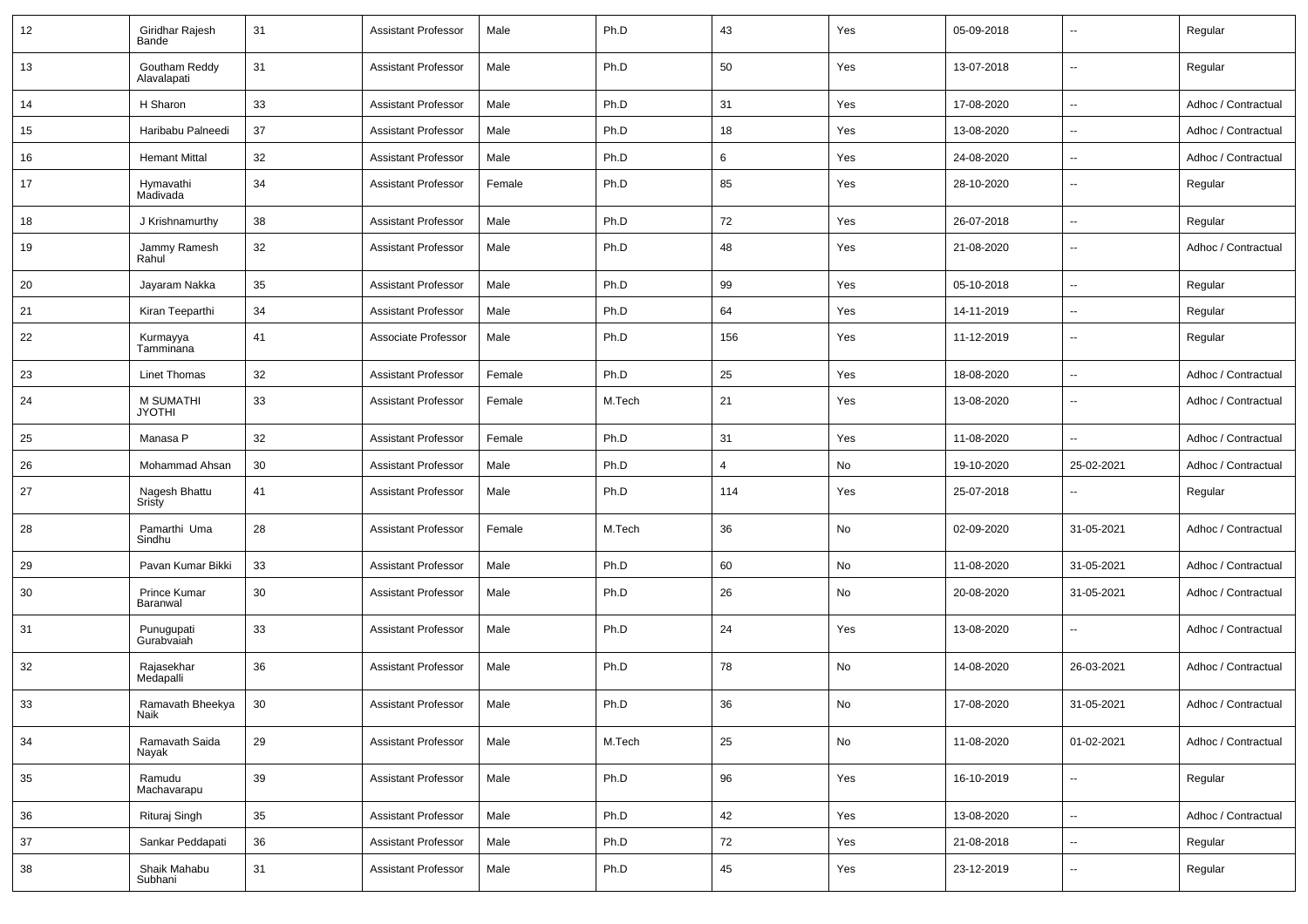| 39 | Sivaranjan Uppala               | 35 | <b>Assistant Professor</b> | Male   | Ph.D   | 60             | No  | 11-08-2020 | 17-07-2021               | Adhoc / Contractual |
|----|---------------------------------|----|----------------------------|--------|--------|----------------|-----|------------|--------------------------|---------------------|
| 40 | Songhita Misra                  | 30 | <b>Assistant Professor</b> | Female | Ph.D   | 12             | No  | 04-09-2020 | 31-05-2021               | Adhoc / Contractual |
| 41 | Srilatha Chebrolu               | 38 | <b>Assistant Professor</b> | Female | Ph.D   | 105            | Yes | 17-07-2018 |                          | Regular             |
| 42 | Sukanta Halder                  | 34 | <b>Assistant Professor</b> | Male   | Ph.D   | $\overline{7}$ | No  | 17-08-2020 | 09-04-2021               | Adhoc / Contractual |
| 43 | T Karthikeya<br>Sharma          | 35 | <b>Assistant Professor</b> | Male   | Ph.D   | 66             | Yes | 11-07-2018 |                          | Regular             |
| 44 | Tejavathu Ramesh                | 34 | <b>Assistant Professor</b> | Male   | Ph.D   | 90             | Yes | 26-10-2018 | $\overline{\phantom{a}}$ | Regular             |
| 45 | Thella Babu Rao                 | 36 | <b>Assistant Professor</b> | Male   | Ph.D   | 150            | Yes | 20-07-2018 | $\overline{\phantom{a}}$ | Regular             |
| 46 | TINGIRIKARI Jagan<br>Mohan Rao  | 40 | <b>Assistant Professor</b> | Male   | Ph.D   | 72             | Yes | 11-07-2018 | $\overline{\phantom{a}}$ | Regular             |
| 47 | Veeresh Kumar G B               | 43 | <b>Assistant Professor</b> | Male   | Ph.D   | 204            | Yes | 10-10-2018 | $\overline{\phantom{a}}$ | Regular             |
| 48 | Y Ramu Naidu                    | 36 | Assistant Professor        | Male   | Ph.D   | 24             | Yes | 11-02-2020 | $\overline{\phantom{a}}$ | Adhoc / Contractual |
| 49 | A SEENIVASAN                    | 36 | <b>Assistant Professor</b> | Male   | Ph.D   | 114            | Yes | 13-08-2018 | $\sim$                   | Regular             |
| 50 | Amarendar Reddy M               | 35 | <b>Assistant Professor</b> | Male   | Ph.D   | 45             | Yes | 24-10-2019 |                          | Regular             |
| 51 | Amit Kumar                      | 29 | Assistant Professor        | Male   | Ph.D   | 12             | No  | 17-08-2020 | 17-07-2021               | Adhoc / Contractual |
| 52 | Anupoju Rajeev                  | 30 | Assistant Professor        | Male   | Ph.D   | 23             | No  | 17-08-2020 | 25-06-2021               | Adhoc / Contractual |
| 53 | <b>B Kiran Babu</b>             | 39 | Assistant Professor        | Male   | Ph.D   | 84             | Yes | 24-08-2020 |                          | Adhoc / Contractual |
| 54 | C Gangadhar                     | 37 | <b>Assistant Professor</b> | Male   | Ph.D   | 36             | No  | 13-08-2020 | 17-07-2021               | Adhoc / Contractual |
| 55 | Ch Praveen                      | 35 | <b>Assistant Professor</b> | Male   | Ph.D   | 36             | Yes | 12-08-2020 |                          | Adhoc / Contractual |
| 56 | Chakka Nagendra<br>Subramanyam  | 26 | <b>Assistant Professor</b> | Male   | M.Tech | 24             | Yes | 12-10-2020 | $\overline{\phantom{a}}$ | Adhoc / Contractual |
| 57 | Chandaluri Vinay<br>Kumar       | 30 | <b>Assistant Professor</b> | Male   | Ph.D   | 11             | Yes | 14-08-2020 | $\overline{\phantom{a}}$ | Adhoc / Contractual |
| 58 | Cheekati<br>Venkateswarlu       | 32 | <b>Assistant Professor</b> | Male   | M.Tech | 52             | No  | 11-08-2020 | 17-07-2021               | Adhoc / Contractual |
| 59 | Chembolu Vinay                  | 28 | <b>Assistant Professor</b> | Male   | Ph.D   | 12             | No  | 17-08-2020 | 05-10-2020               | Adhoc / Contractual |
| 60 | Dharavathu Raja                 | 26 | Assistant Professor        | Male   | M.Tech | 36             | No  | 11-08-2020 | 25-06-2021               | Adhoc / Contractual |
| 61 | DINESH P SANKAR<br><b>REDDY</b> | 41 | Associate Professor        | Male   | Ph.D   | 221            | Yes | 05-09-2018 |                          | Regular             |
| 62 | Gudipati Sravya                 | 27 | <b>Assistant Professor</b> | Female | M.Tech | 25             | No  | 04-01-2021 | 31-05-2021               | Adhoc / Contractual |
| 63 | Jayanthi N V<br>Prathyusha      | 30 | <b>Assistant Professor</b> | Female | Ph.D   | 41             | Yes | 16-10-2019 | $\sim$                   | Regular             |
| 64 | Jyothi Babu<br>Racharla         | 38 | <b>Assistant Professor</b> | Male   | M.Tech | 120            | No  | 28-09-2020 | 17-07-2021               | Adhoc / Contractual |
| 65 | K Aravind Sankeeth              | 28 | <b>Assistant Professor</b> | Male   | M.Tech | 66             | Yes | 17-08-2020 | $\overline{\phantom{a}}$ | Adhoc / Contractual |
| 66 | K Prabhavathi                   | 35 | <b>Assistant Professor</b> | Female | MBA    | 83             | Yes | 17-08-2020 | $\sim$                   | Adhoc / Contractual |
| 67 | Karthick S                      | 37 | <b>Assistant Professor</b> | Male   | Ph.D   | 165            | Yes | 09-08-2018 | $\overline{\phantom{a}}$ | Regular             |
| 68 | Katam Ganesh Babu               | 37 | <b>Assistant Professor</b> | Male   | Ph.D   | 66             | Yes | 11-08-2020 | $\overline{\phantom{a}}$ | Adhoc / Contractual |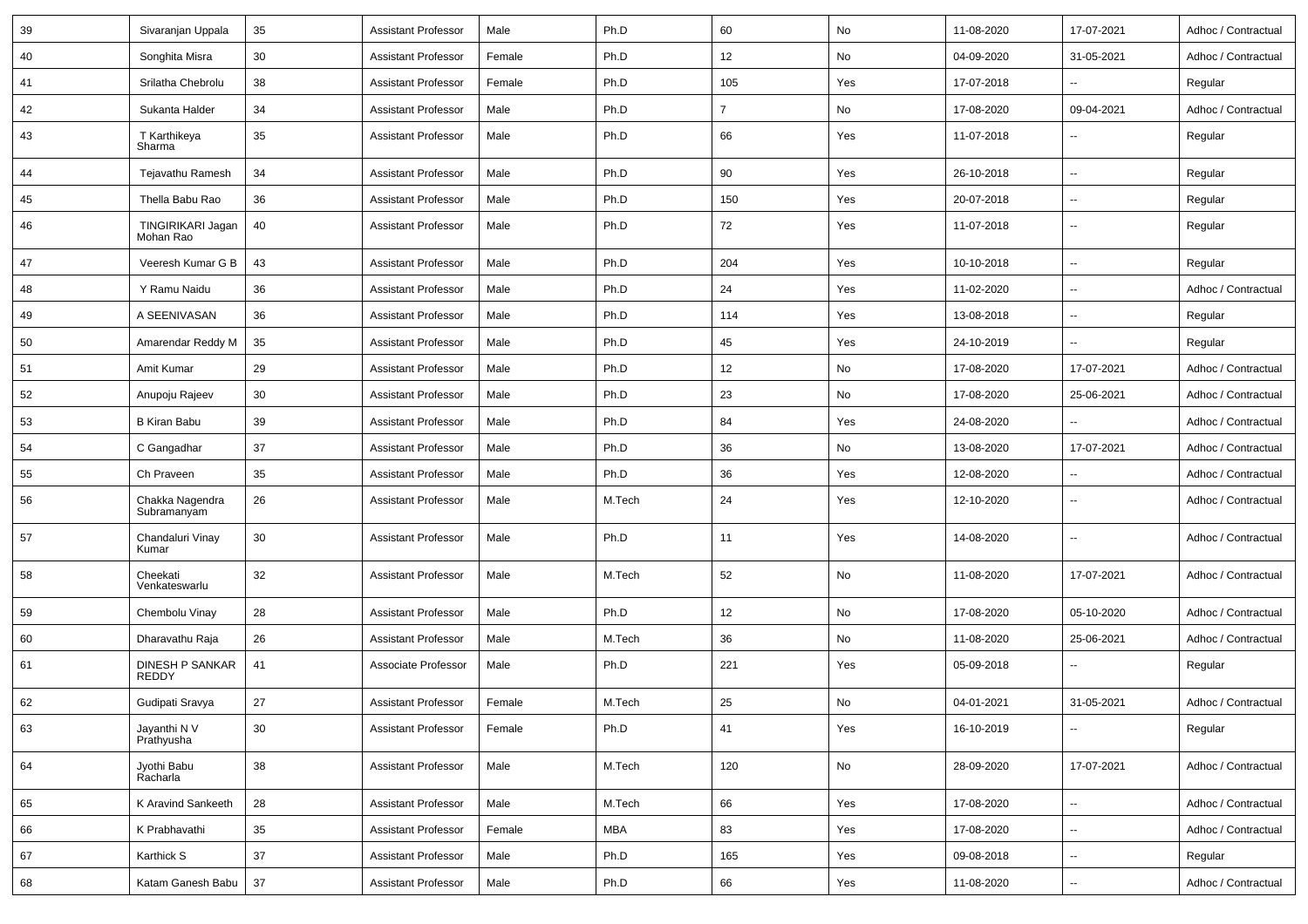| 69 | <b>KIRAN KUMAR</b><br><b>GURRALA</b> | 36 | <b>Assistant Professor</b> | Male   | Ph.D   | 60             | Yes | 19-07-2018 | $\overline{\phantom{a}}$ | Regular             |
|----|--------------------------------------|----|----------------------------|--------|--------|----------------|-----|------------|--------------------------|---------------------|
| 70 | <b>KRISHNACHAITAN</b><br>YA A        | 37 | <b>Assistant Professor</b> | Male   | Ph.D   | 66             | Yes | 17-12-2019 | $\sim$                   | Regular             |
| 71 | Kruthi Doriya                        | 35 | <b>Assistant Professor</b> | Female | Ph.D   | 5              | No  | 18-01-2021 | 25-05-2021               | Adhoc / Contractual |
| 72 | Kuruguntla Suman                     | 37 | <b>Assistant Professor</b> | Male   | M.Tech | 115            | Yes | 17-08-2020 | $\overline{\phantom{a}}$ | Adhoc / Contractual |
| 73 | M G Karthikeyan                      | 38 | <b>Assistant Professor</b> | Male   | M.Tech | 78             | Yes | 21-08-2020 | $\overline{\phantom{a}}$ | Adhoc / Contractual |
| 74 | M Narayani                           | 33 | <b>Assistant Professor</b> | Female | Ph.D   | $\overline{2}$ | No  | 17-08-2020 | 15-10-2020               | Adhoc / Contractual |
| 75 | M R D S Nitish<br>Venkateswarlu      | 31 | <b>Assistant Professor</b> | Male   | Ph.D   | 21             | Yes | 11-08-2020 | $\sim$                   | Adhoc / Contractual |
| 76 | M V Rajanikanth                      | 44 | <b>Assistant Professor</b> | Male   | Ph.D   | 117            | No  | 07-04-2021 | 02-07-2021               | Adhoc / Contractual |
| 77 | Mandala Sookshma                     | 27 | <b>Assistant Professor</b> | Female | M.Tech | 10             | No  | 05-10-2020 | 31-05-2021               | Adhoc / Contractual |
| 78 | NARASIMHA RAO<br><b>BANAVATHU</b>    | 34 | <b>Assistant Professor</b> | Male   | Ph.D   | 25             | Yes | 03-12-2019 | $\overline{\phantom{a}}$ | Regular             |
| 79 | Nithya M                             | 33 | <b>Assistant Professor</b> | Female | Ph.D   | 21             | No  | 14-08-2020 | 17-07-2021               | Adhoc / Contractual |
| 80 | Pagidi Madhukar                      | 33 | <b>Assistant Professor</b> | Male   | Ph.D   | 34             | Yes | 29-08-2020 |                          | Adhoc / Contractual |
| 81 | Pandiri Venkatesh                    | 31 | <b>Assistant Professor</b> | Male   | Ph.D   | 16             | No  | 05-10-2020 | 25-01-2021               | Adhoc / Contractual |
| 82 | Pratik                               | 31 | <b>Assistant Professor</b> | Male   | Ph.D   | 11             | Yes | 17-08-2020 |                          | Adhoc / Contractual |
| 83 | Premalatha P                         | 36 | <b>Assistant Professor</b> | Female | Ph.D   | 91             | Yes | 11-08-2020 | $\overline{\phantom{a}}$ | Adhoc / Contractual |
| 84 | <b>PULI KISHORE</b><br><b>KUMAR</b>  | 35 | <b>Assistant Professor</b> | Male   | Ph.D   | 124            | Yes | 17-08-2018 | $\sim$                   | Regular             |
| 85 | Purushottama rao<br>Dasari           | 31 | <b>Assistant Professor</b> | Male   | Ph.D   | 11             | Yes | 05-01-2021 | $\sim$                   | Adhoc / Contractual |
| 86 | R ARUN KUMAR                         | 38 | <b>Assistant Professor</b> | Male   | Ph.D   | 146            | Yes | 30-10-2019 | $\sim$                   | Regular             |
| 87 | R Sunil Kumar                        | 36 | <b>Assistant Professor</b> | Male   | Ph.D   | 60             | Yes | 20-08-2018 | $\sim$                   | Regular             |
| 88 | Raffi Mohammed                       | 33 | Assistant Professor        | Male   | Ph.D   | 22             | Yes | 11-07-2018 | $\overline{\phantom{a}}$ | Regular             |
| 89 | Raghavarao<br>Manubrolu              | 36 | Assistant Professor        | Male   | M.Tech | 131            | Yes | 17-08-2020 | $\sim$                   | Adhoc / Contractual |
| 90 | Raghunandan<br>Ummethala             | 35 | Assistant Professor        | Male   | Ph.D   | 127            | Yes | 09-06-2020 | $\sim$                   | Regular             |
| 91 | Rajeswara Reddy<br>Erva              | 37 | <b>Assistant Professor</b> | Male   | Ph.D   | 126            | Yes | 16-10-2019 | $\sim$                   | Regular             |
| 92 | Rajiv Ranjan                         | 35 | <b>Assistant Professor</b> | Male   | Ph.D   | 27             | Yes | 07-09-2020 | $\sim$                   | Adhoc / Contractual |
| 93 | Rajyalakshmi                         | 29 | <b>Assistant Professor</b> | Female | Ph.D   | 11             | No  | 17-08-2020 | 17-07-2021               | Adhoc / Contractual |
| 94 | Ramavat Mohan                        | 40 | <b>Assistant Professor</b> | Male   | M.Tech | 77             | No  | 15-03-2021 | 31-05-2021               | Adhoc / Contractual |
| 95 | Ramesh Kumar<br>Bhukya               | 36 | <b>Assistant Professor</b> | Male   | Ph.D   | 60             | No  | 17-08-2020 | 30-11-2020               | Adhoc / Contractual |
| 96 | Ramesh V                             | 43 | <b>Assistant Professor</b> | Male   | Ph.D   | 29             | Yes | 11-08-2020 | $\sim$                   | Adhoc / Contractual |
| 97 | Ravi Thej Pilla                      | 31 | <b>Assistant Professor</b> | Male   | M.Tech | 17             | No  | 11-08-2020 | 31-05-2021               | Adhoc / Contractual |